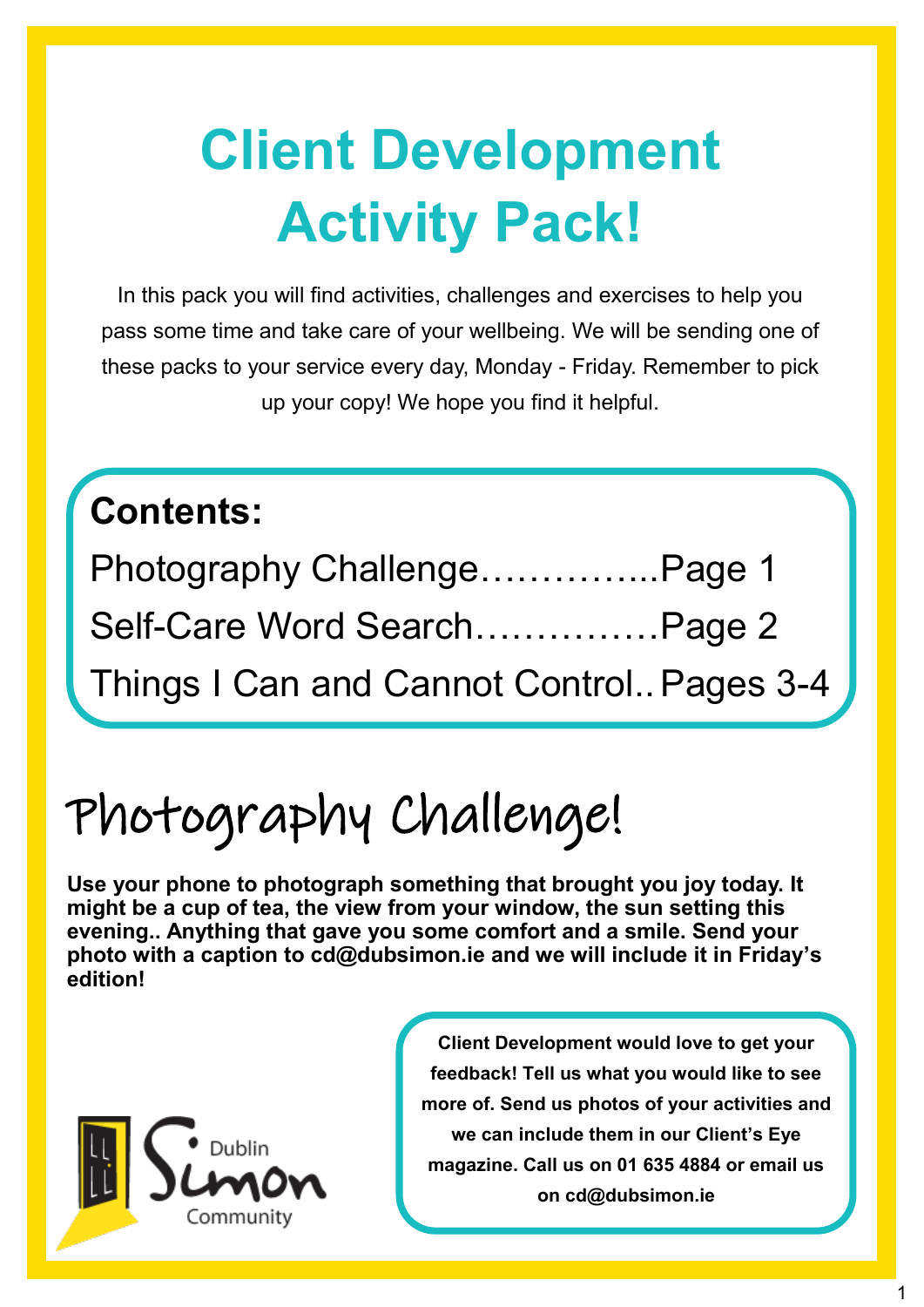### **Self-Care Word Search**

Find and cross out all the words listed below. The words may go horizontally, vertically, diagonally and backwards. Good luck!

| S            | f                     | p           | a            | W                     | U                  | İ            | q                       | S           | q | m                     | b                     | a            | p                     | p            |
|--------------|-----------------------|-------------|--------------|-----------------------|--------------------|--------------|-------------------------|-------------|---|-----------------------|-----------------------|--------------|-----------------------|--------------|
| S            | $\mathbf O$           | $\mathbf e$ | Z            | $\mathbf C$           | $\mathsf{d}$       | S            | S                       | Z           | İ | p                     | h                     | n            | d                     | q            |
| $\mathbf e$  | $\mathbf C$           | X           | $\mathbf C$  | a                     | t                  | $\mathbf e$  | b                       | n           | Z | q                     | $\mathsf I$           | a            | $\mathsf{r}$          | $\mathbf e$  |
| n            | U                     | $\mathsf f$ | y            | n                     | n                  | İ            | $\mathsf{d}$            | S           | b | X                     | Z                     | j            | Z                     | $\mathsf{V}$ |
| $\mathbf e$  | S                     | k           | t            | $\mathsf{d}$          | $\mathbf e$        | f            | $\overline{\mathsf{V}}$ | $\mathbf e$ | U | $\mathbf{I}$          | a                     | $\mathsf{V}$ | $\mathbf e$           | n            |
| r            | p                     | е           | n            | n                     | $\mathsf{U}$       | $\mathsf{d}$ | $\boldsymbol{\theta}$   | $\mathbf e$ | p | $\mathbf{l}$          | a                     | n            | U                     | $\int$       |
| a            | y                     | İ           | $\mathsf{V}$ | $\mathsf{l}$          | n                  | $\mathbf 0$  | İ                       | t           | a | X                     | a                     | $\mathsf{I}$ | $\boldsymbol{\theta}$ | $\mathsf{r}$ |
| W            | k                     | t           | n            | $\mathsf O$           | p                  | q            | f                       | f           | b | t                     | $\boldsymbol{\theta}$ | t            | p                     | $\mathbf e$  |
| a            | j                     | $\mathbf e$ | S            | g                     | $\mathsf{l}$       | m            | S                       | U           | n | $f_{\rm}$             | m                     | y            | $\mathbf O$           | U            |
| q            | S                     | p           | U            | U                     | I                  | $\mathbf{I}$ | $\mathsf{V}$            | i           | t | $\mathbf O$           | Z                     | Z            | h                     | p            |
| S            | X                     | р           | $\mathbf O$  | a                     | W                  | S            | S                       | g           | b | d                     | $\mathbf C$           | n            | Z                     | q            |
| S            | j                     | a           | $\mathbf C$  | W                     | $\mathsf{X}% _{0}$ | $\mathsf I$  | i                       | a           | q | n                     | y                     | $\mathbf C$  | d                     | i            |
| b            | k                     | j           | $\mathbf O$  | Z                     | $\mathbf e$        | y            | $\mathsf{V}$            | X           | S | р                     | p                     | q            | n                     | h            |
| j            | Z                     | V           | q            | $\mathbf e$           | y                  | t            | g                       | O           | a | g                     | X                     | $\mathsf{I}$ | b                     | k            |
| $\mathsf{r}$ | $\boldsymbol{\Theta}$ | S           | p            | $\boldsymbol{\Theta}$ | $\mathbf C$        | t            | b                       | İ           | m | $\boldsymbol{\theta}$ | y                     | $\mathbf{I}$ | $\mathbf e$           | $\mathbf e$  |

calm awareness focus mindfulness confidence hope kindness love active plan relaxation sleep respect

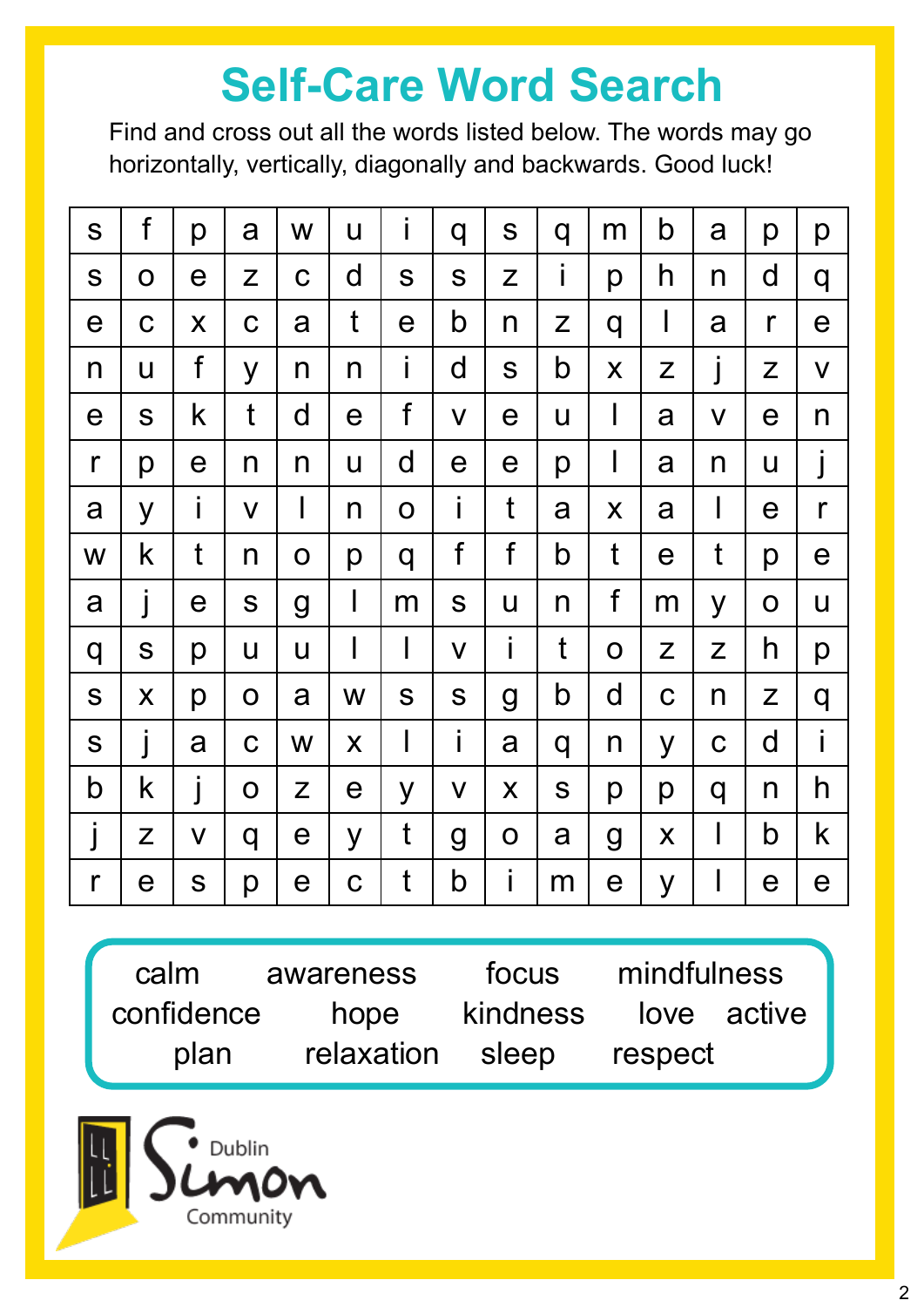# **Things I Can Control (So, I will FOCUS on these things)**

**Turning off** the news **How I follow Finding fun** official things to do guidelines at home **My positive** attitude **My own Limiting my** social social media distancing **My kindness** & grace

> For more information please contact Sure Steps Counselling on 01 6354882 or

> > surestepscounselling@dubsimon.ie